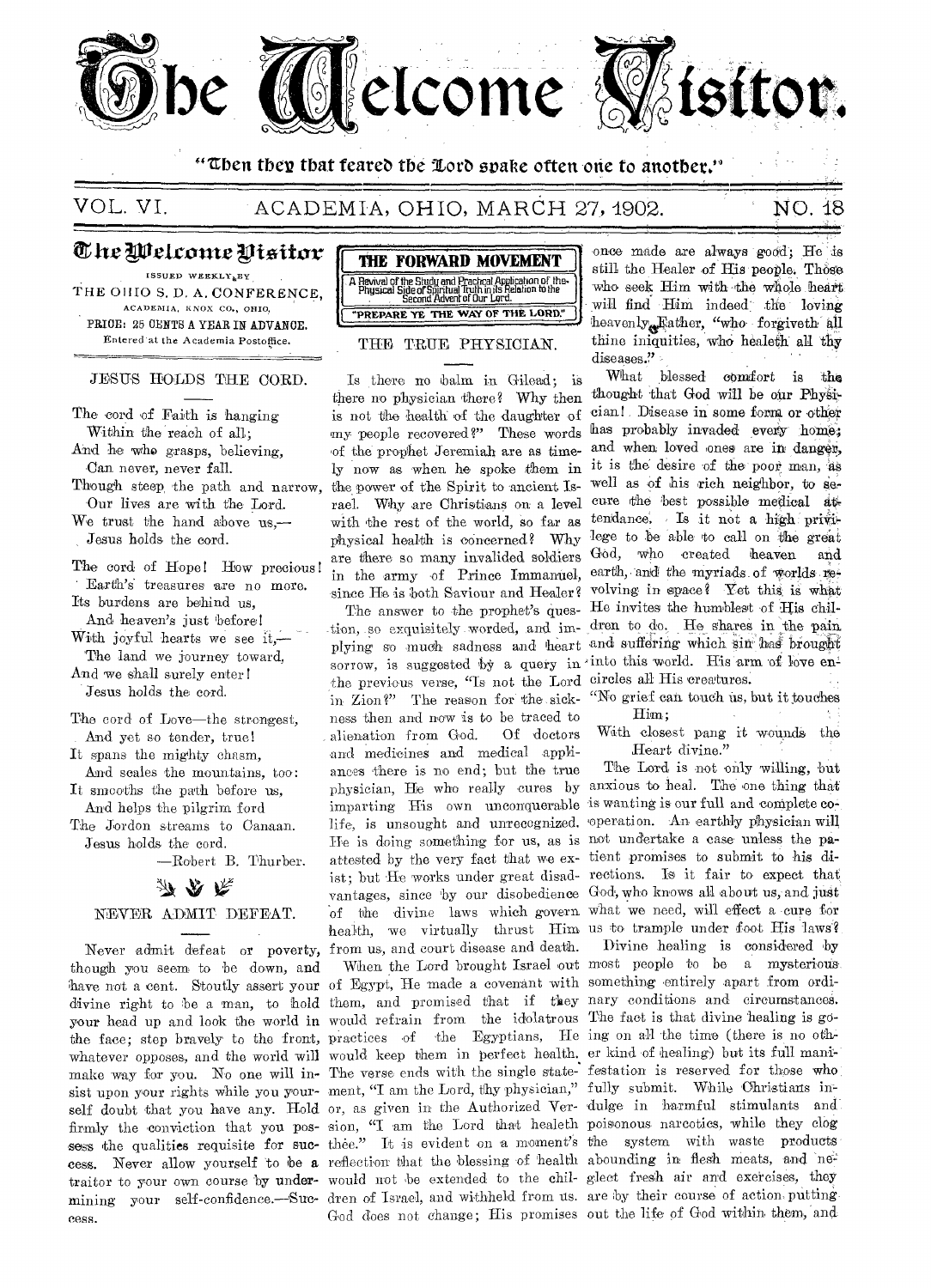closing; the channel through which arise. This was the most precious the Chillicothe church here holding

today are the same as to Israel of true secret of success. The South is sions to our church. My wife is old. "Return, ye backsliding chil- a very needy field and especially do holding a church school (on a small dren, and I will heal your backslid- they need consecrated teachers who scale) at our home. ing." "Thus saith the Lord, Stand have age and experience and have neighbors" children to come in for a ye in the ways, and see, and ask for tact in meeting people and winning short time in the forenoon, also in the old paths, where is the good way, their love. I found that the people the afternoon. She has six scholars and walk therein, and ye shall find stand in dread of the Northernor who in the school, Their parents are inrest for your souls."



Visitor will be interested in a short complished. account of my work in the South. When my school opened I was surprised to find about twenty pupils, some of whom were older than myself and a few not of our faith. Our school house was a log building situ- many blessed experiences in the sale ated in the midst of a woods and of Object Lessons. I see more and would seat about thirty pupils. All more the need of our people arising Christ's Object Lessons. Value, \$20. in the school studied Bible and seem- as one man to help in this blessed ed to take a deep interest in the class. work. Mighty forces of evil are Advanced Physiology, Geography, arising from beneath and soon our Arithmetic, Grammar and U. S. work will be cut short. Dear breth-History were the branches studied ren in Ohio, may the Lord help us for Witnessing, 1 Bible, 1 Easy besides the Bible Reader and mental to improve the few days that are left Steps, 1 Home Hand Book, 1 Steps and busy work for the children. Each for us in which to work. It is only Friday a bright active Missionary the man who sows that will ever Society, embracing all the members reap. The Lord has richly blessed Lessons. Value, \$27.50. of the school, brought in their re- the work in Coshocton. Three years port and it was good to hear the lit- ago I sold \$100 worth of "Coming tle ones tell of their deeds of service King" in this place and now I have Stories, 10 Thoughts on Daniel and for the Master and of home duties been able to place over \$100 worth of made lighter by the love of Jesus. books in about one-fourth of the The children in the South are not town. And most of these are Object brought up in idleness. home which it was my privilege to mony to me that the Lord is especialvisit, all, even the youngest, had their ly blessing in the sale of Object Lesown little tasks to perform. The sons. I expect to finish Coshocton, first week or two our order was not Roscoe, Warsaw, Lafayette, Keene exactly what we wished, but the chil- and Lewisville by summer, so I am livered 2 Christ's Object Lessons. dren were taught that order is heav- anxiously waiting for Brother Kenen's first law and that the only way nedy to join me in the work. I have of securing order was total absti- just finished my week's work. I took nence from all that would tend to orders and sold for eash 15 Object ue of helps, \$2.00. Total, \$24.50. confusion. As a result our school Lessons amounting to \$18.75. I give was a very quiet one, and I am sure the Lord all the praise. As I canvass one which the angels were pleased to from house to house I offer up a visit. The teacher who has such a prayer at the door for wisdom to precious charge given by God cannot meet the people. with safety walk on a common plane. work at this place. Her feet must be firmly planted on "Higher Ground" and with all dependency placed on the Lord become a daily learner in the school of Christ in order to successfully meet returned from the Columbus insti-

warm - hearted, generous Perhaps some of the readers of the among whom much good may be ac-

> CHRISTINE R. SWEET, Darrowville, Ohio.

## Coshocton, O., March 14, 1902.

Welcome Visitor-T am having In every Lessons. This is a wonderful testi-Remember the

## BENJ. L. HOUSE. Beaver, Ohio.

Dear Welcome Visitor-When I the perplexing problems which daily tute I found Brother Bunch from ders, \$6.00.

fresh supplies are intended to flow lesson which I learned. "In the se- meeting and the people much inter-Therefore, the divine instructions cret of His presence," and it is the ested. We hope to have some acces-She has the assumes superiority and attempts to terested in the truth. Thave been introduce the Northern ways as a rev holding some Bible readings with form. Those who have a kind, un them. I will enter the canvassing pretentious spirit and who have the work soon. We hope that the readlove of God in their hearts for every ers of the Visitor will pray the Lord creature, will find the South a pleas- to bless our efforts in our little famant field in which to work and a ily school that it may develop into a people real church school.

Yours in the work for the Master,

# T. A. BROWN. 27. AS PR

## CANVASSERS' REPORT.

C. C. Webster-Orders, 10 Christ's Object Lessons, 2 Steps to Christ, 1 Sunbeams. Value, \$15.

 $\rm Fred$ C. Webster-Orders, 16 Value of helps, \$3.50. Total, \$23.50. C. L. Wilson-Total value of orders, \$38.

E. S. Opdyke-Orders, 1 Power to Christ. Value, \$8.00.

G. P. Gaede-Delivered 22 Object

F. E. Wagner-Cash sales, \$14.75. E. E. Nothstine-Orders, 12 Best Revelation, 1 Coming King. Value,  $$20.75.$ 

Joseph Bush-Orders, 3 Christ's Object Lessons, 6 Coming King, Value, \$11.75.

Mary Hubble-Orders, 2 Christ's Object Lessons, 2 Great Controversy, 6 Coming King. Value, \$13. De-Value, \$2.50.

John P. Gaede-Orders, 18 Christ's Object Lessons. Value, \$22.50. Val-For week ending March 22.

C. C. Webster-Orders, 8 Christ's

Object Lessons, 1 Steps to Christ, 3 Sunbeams. Value, \$15.50.

W. E. Bidwell-Deliveries, 13 Christ's Object Lessons, 5 Steps to Christ, 7 Gospel Primer, 15 Best Stories, 4 Coming King, 6 Bibles, 1 Testimony, 1 Perils of Republic, 280 pages tracts, 1 subscription to Review. Value, \$45.85. Value of or-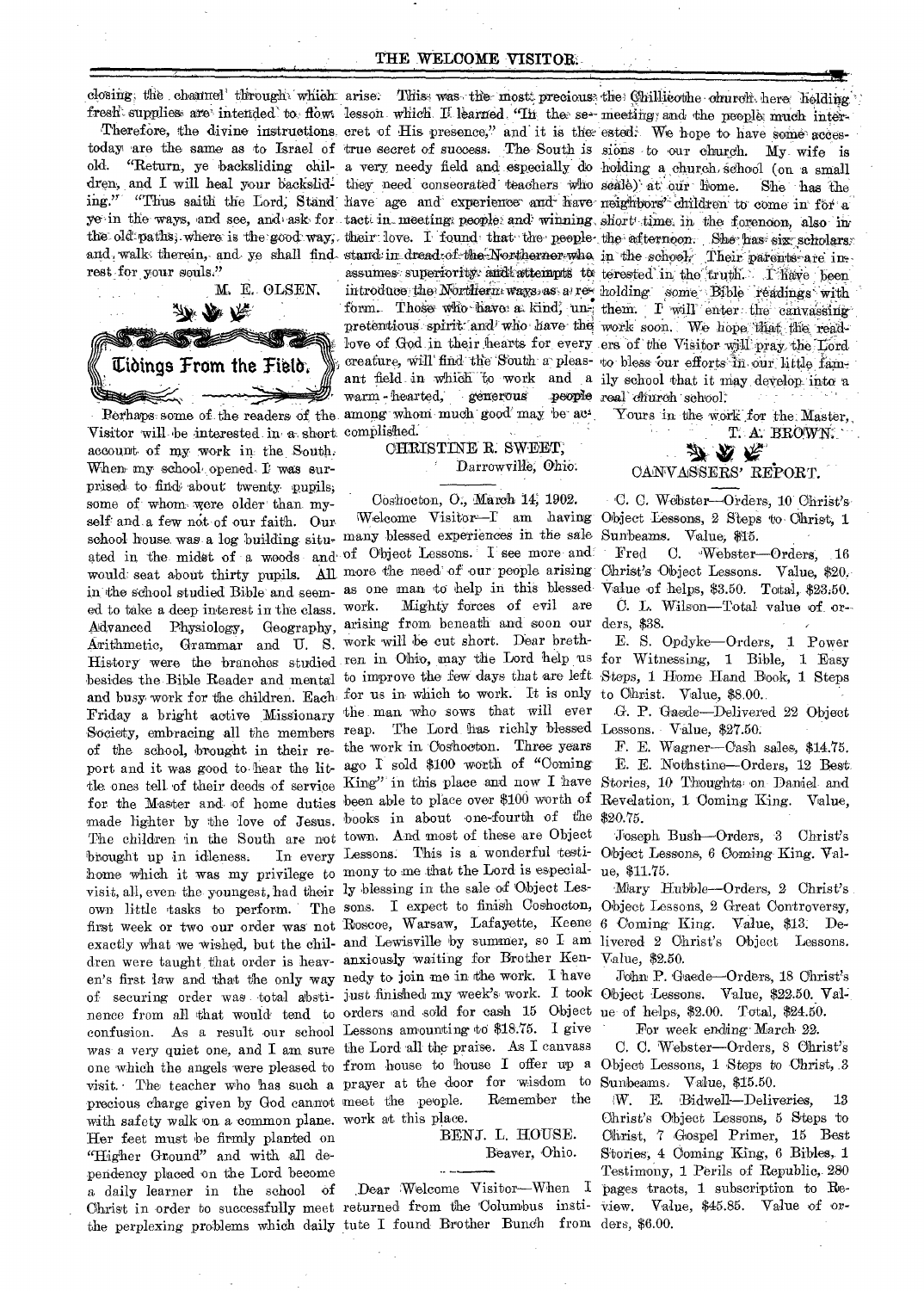### THE WELCOME VISITOR.



## MT. VERNON ACADEMY.

## AN APPEAL FOR AN S. D. A. and who Himself took our infirmities MEDICAL COLLEGE.

## (Concluded.)

ing our Sanitarium shall not the counsel of the Spirit of Prophecy mant people among whom heaven has a Medical Missionary College. A made the deposit of this precious price of one hundred and made the deposit of this precious Price light furnish a place where young. Six men and women can be trained to has been agreed upon as fair and just nacle was built in the wilderness? man our Sanitariums and Treatment for these buildings and the land on sionary ranks all over the wide, wide sufficient to pay the creditors who and liberal-hearted men can plant world?

thousands of God's friends from the with which to pay for the land pur- The harvest will be a kind of first Atlantic to the Pacific, and the chased for Emmanuel Missionary fruits—holy unto the Lord. Others, Northern line of the British Domin-College, the successor of the old can dedicate a certain part of the reions to the Gulf of Mexico fervently Battle Creek College. This will leave turns from their orchards, their vineresponding, "Amen and Amen." In whatever money is realized on the yards, or their berries. Those with the dark hour of calamity to the sale of Christ's Object Lessons in stock farms can- devote a portion of': mother Sanitarium, in the moment Emmanuel College territory to be the increase of their flocks and herds. of the deep grief of her devoted doc-used for the buildings necessary for Another class may- elect to- plant a. tors and helpers, we will, old and that institution. young, great and small, men, women and little children, rich and poor THOUSAND DOLLARS (\$106,000) sympathy for our hard-working and half a million for our eight princi- dedicate a portion of their salaries now stricken .leaders and their assist-pal Colleges and Academies in to the Lord. ants in the Medical Missionary work. which to train workers for other The sisters can also help. They loyalty to that dear One who went mother of our denominational col- give the proceeds. about doing good and healing all who leges, henceforth it is to be the moth-<br>
The children also can be enlisted were sick and oppressed of the devil, er of our Medical Colleges.

and bore our sicknesses."

And now while the world is rebuild- was voted in accordance with the By faith we hear the voices of Creek College plus a small equity more acres of some crop or crops. At the last- General Conference it

ONE HUNDRED AND SIX its yield.

The proceeds of the MISSION-3  $\text{APY}$  FUND, have been consecrated? by authority of the last General Cons. ference to the securing of this plant for a medical school. The springtide is near at hand. Soon all over the land the minds of our brethreiv and' sisters will turn toward the kindly earth from whose bosom by their- labor the blessing of our Heaven enly Father, will spring forth good! for the sustenance of our bodies; And will it not be pleasing to our Heavenly Father that as we prepare the soil'and sow the seed to consecrate aportion of that soil and seed to Him?  $-$ To consecrate a portion of that soil and the harvest from the seed to the Missionary Acre Fund, the money from which is to be used to previde a "holy house" from which will come forth missionaries whose special work will be to teach men how to preserve their God-given health and to heal men back to the fullness of life again when disease has stricken them low.

Seventh-Day Adventists church pro-<br>
Seventh-Day Adventists church pro-<br>
Complete aid of this fund—every one, whose : vide the money for a Medical Mis- Creek College should be transferred heart stirs him up, and every one. sionary College? Shall not the rem- to the Medical interests and used for whom his spirit has made willing. six thousand dollars (\$106.000) in the ancient days when the Taber-And now will we all come to- the' Shall we be "wise-hearted" men and' and bring the Lord's offering as they did-

Rooms and to fill our Medical Mis- which they stand. This sum will be the Missionary Acre Fund. Wise. have loaned money to the old Battle one, two, three, perchance five or Every soul of us can and- should aid: garden and make their offering-from:

alike, come up to the help of the is the sum necessary for to supply the country there are many who live, Lord. We will in a most practical suitable buildings for our Medical in cities and villages and work at and tangible manner manifest our College. We have raised more than trades and for wages. Such can Besides the brethren dwelling in-

And far above all that we may do to lines. This being so there is no can. plant gardens, raise poultry, assuage the grief and comfort the question but that we can raise and make useful articles with their. hearts of our brethren and sisters in easily raise \$106,000 for a Medical needles and sell them. Other sisters arms, we will demonstrate in no un-Missionary College. The old Battle can consecrate their spare time to certain voice or action our profound Creek College was the first and canvassing for our smaller books and

to assist in this good work. There